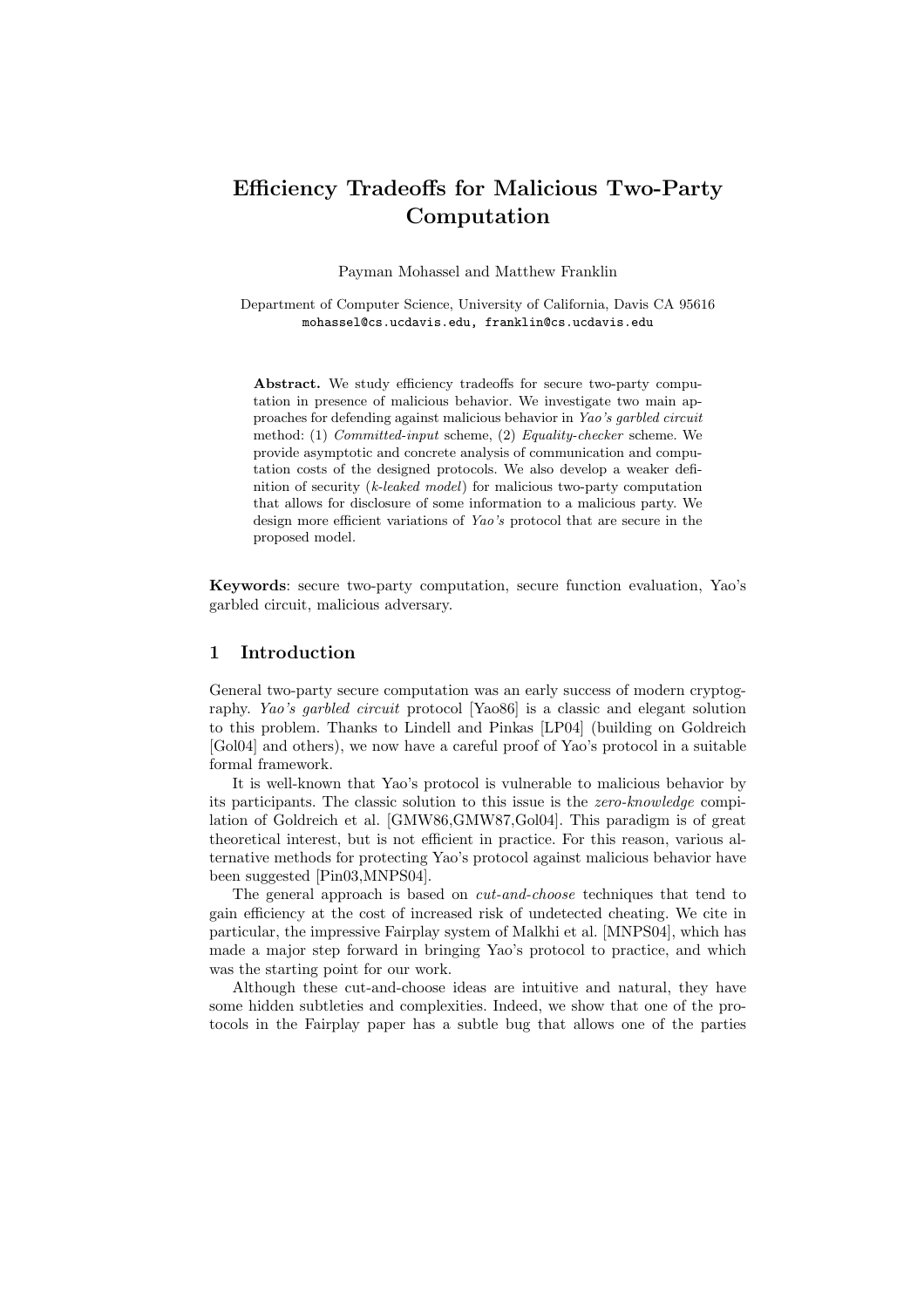to cheat undetectably. This suggests that cut-and-choose designs for protecting Yao's protocol from malicious behavior deserve a closer look.

Another reason to take a closer look at this design space is that the tradeoffs of efficiency vs. undetected cheating are not immediately apparent (especially when combined with other cryptographic techniques). We find some nice constructions with attractive balances of the relevant parameters. We are not claiming that the best possible tradeoffs have been found. In fact, the design space is so rich that we suspect that more work remains to be done in this area. This is especially true when the parameter tradeoffs includes the number of bits of secret information leaked to a malicious party (a setting we explore in Section 4).

#### 1.1 Related Work

We mention some of the work in the literature that deals (in rather different ways from ours) with information leakage in two-party protocols. The original paper on zero-knowledge allowed for some information leakage to the verifier [GMR89]. This notion was further explored by Goldreich and Petrank [GP99].

Two-party protocols for fair exchange have a problem of early termination by a malicious party. One goal is to design protocols that minimize the advantage of the early terminator over the honest party, measured as the difference between the number of bits of recovered messages by each party. Of course, the progress of two-party fair exchange research has primarily focused on increased inefficiency to achieve less leakage to the early terminator. This is backwards from our motivation. For examples, refer to [lMR83,Cle89].

Some two-party protocols for computing specific functions allowed some leakage of information [FNW96]. Bar-Yehuda et al. [BYCKO93] consider tradeoffs of information leakage and round complexity for two-party secure computation where the parties are computationally unbounded but non-malicious. Abadi et al. [AFK87] give a model for information leakage to allow a computationally bounded party to compute a function privately, with the help of a computationally unbounded party.

# 1.2 Outline of the Paper

We study Yao's garbled circuit protocol in the presence of malicious behavior. We show that the Fairplay scheme of [MNPS04] is still vulnerable to a type of malicious behavior, and suggest a simple way of fixing it. Then, we introduce two different schemes for preventing malicious behavior (1) *Committed-input* scheme, (2) Equality-checker scheme. Both constructions have exponentially small error probabilities. We provide and compare communication and computation cost for the designed protocols, both asymptotically and with more concrete measurements. Then, we develop a weaker definition of security for two-party computation that allows for leakage of some information. We then design efficient variations of Yao's protocol that are secure in the weaker model. We hope that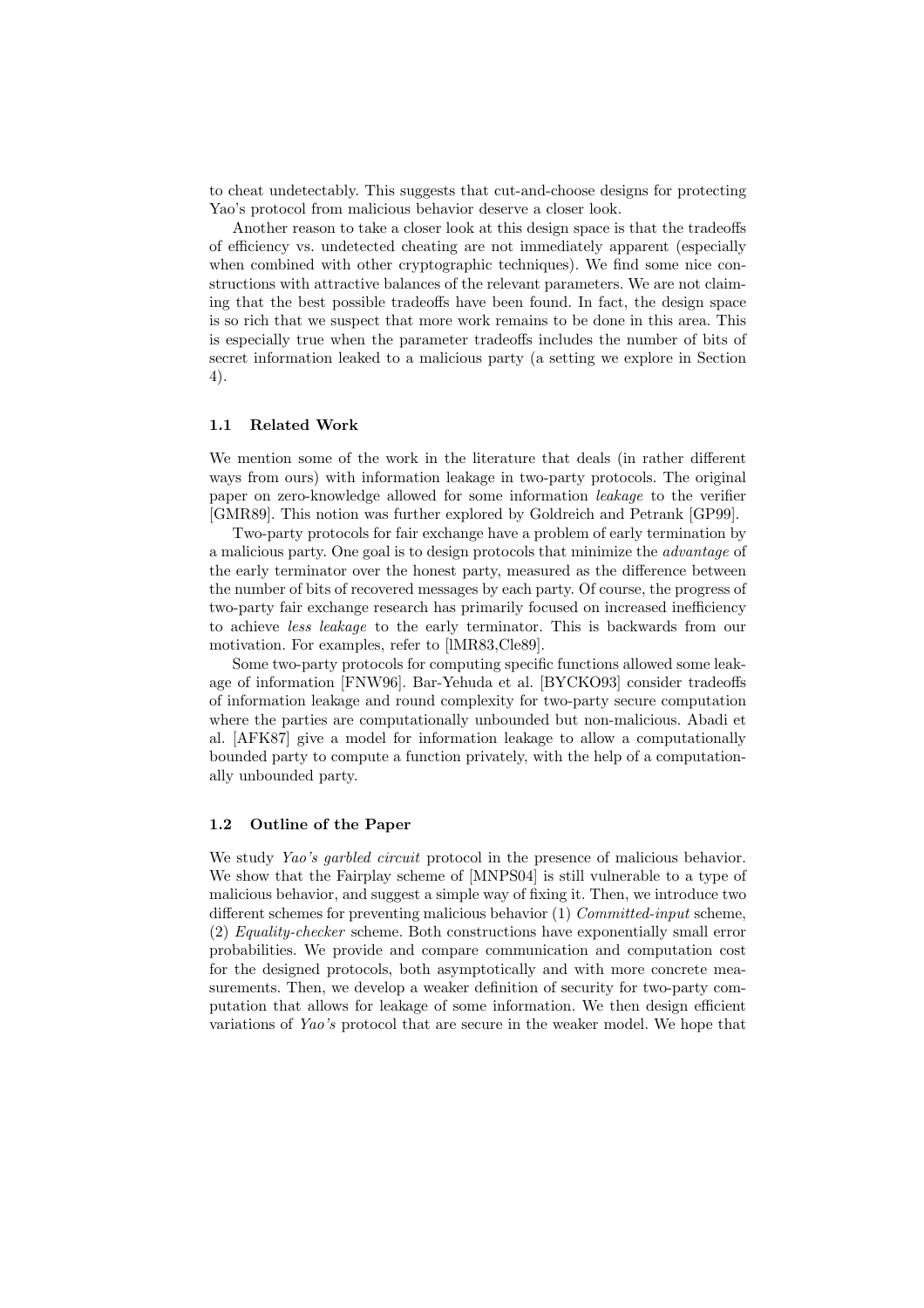this weaker definition of security suggests a reasonable tradeoff between efficiency and security, and allows for more efficient and practical implementations of secure two-party protocols.

In Section 2, we review some preliminary concepts. We also give a description of Fairplay scheme of [MNPS04]. In Section 3, we mention a vulnerability (against malicious behavior) in Fairplay, and describe our Committed-input and  $Equality-checker schemes. In Section 4, we introduce our *k-leaked* model of se$ curity, and suggest several efficient constructions that are secure in that model.

# 2 Preliminaries

# Two-Party Computation

A two-party computation is cast by specifying a random process that maps pairs of inputs (one input per each party) to pairs of outputs (one for each party). We refer to such a process as the desired functionality, denoted  $f: \{0,1\}^* \times \{0,1\}^* \to$  ${0,1}^* \times {0,1}^*$  where  $f = (f_1, f_2)$ . For every pair of input  $x, y \in {0,1}^n$ , the output-pair is a random variable  $(f_1(x, y), f_2(x, y))$  ranging over pairs of strings. The first party wishes to obtain  $f_1(x, y)$  and the second party wishes to obtain  $f_2(x, y)$ .

The security definition for two-party computation varies depending on whether the adversary is malicious, or semi-honest. A semi-honest (honest-but-curious) adversary follows the steps of the protocol, but does not hesitate to learn more information using the transcripts of messages it receives. On the other hand, a malicious party can behave in an arbitrary way. In this paper, we are concerned with computationally bounded *malicious* adversaries. The definitions we use are according to [Gol04]. These definitions compare the adversaries in the real-model with those in an *ideal-model* in which the parties have a *trusted party* at their disposal. Loosely speaking, a two-party protocol is secure if for any admissible pair of parties  $(A, B)$  in the *real-model*, there is an admissible pair of parties  $(A', B')$  in the *ideal model* where the outputs of the two executions are indistinguishable. A pair is admissible if at least one of the parties in the pair is honest. Intuitively, a secure protocol is required to work correctly, and to provide privacy for the honest participant.

In Section 4, we will present a tweaked version of these definitions that allows a malicious party to learn k bits of extra information.

Oblivious transfer is a special two-party protocol introduced by Rabin [Rab81]. We need the 1-out-of-2 oblivious transfer where  $x = (z_0, z_1), y = \sigma, f_1(x, y) =$ empty, and  $f_2(x, y) = z_{\sigma}$ . Several oblivious transfer protocols that are secure in presence of malicious or semi-honest adversaries exist.

# Yao's garbled circuit protocol

Yao's garbled circuit [Yao86] is the first general purpose protocol designed for secure two-party computation. In this protocol, the function being computed is a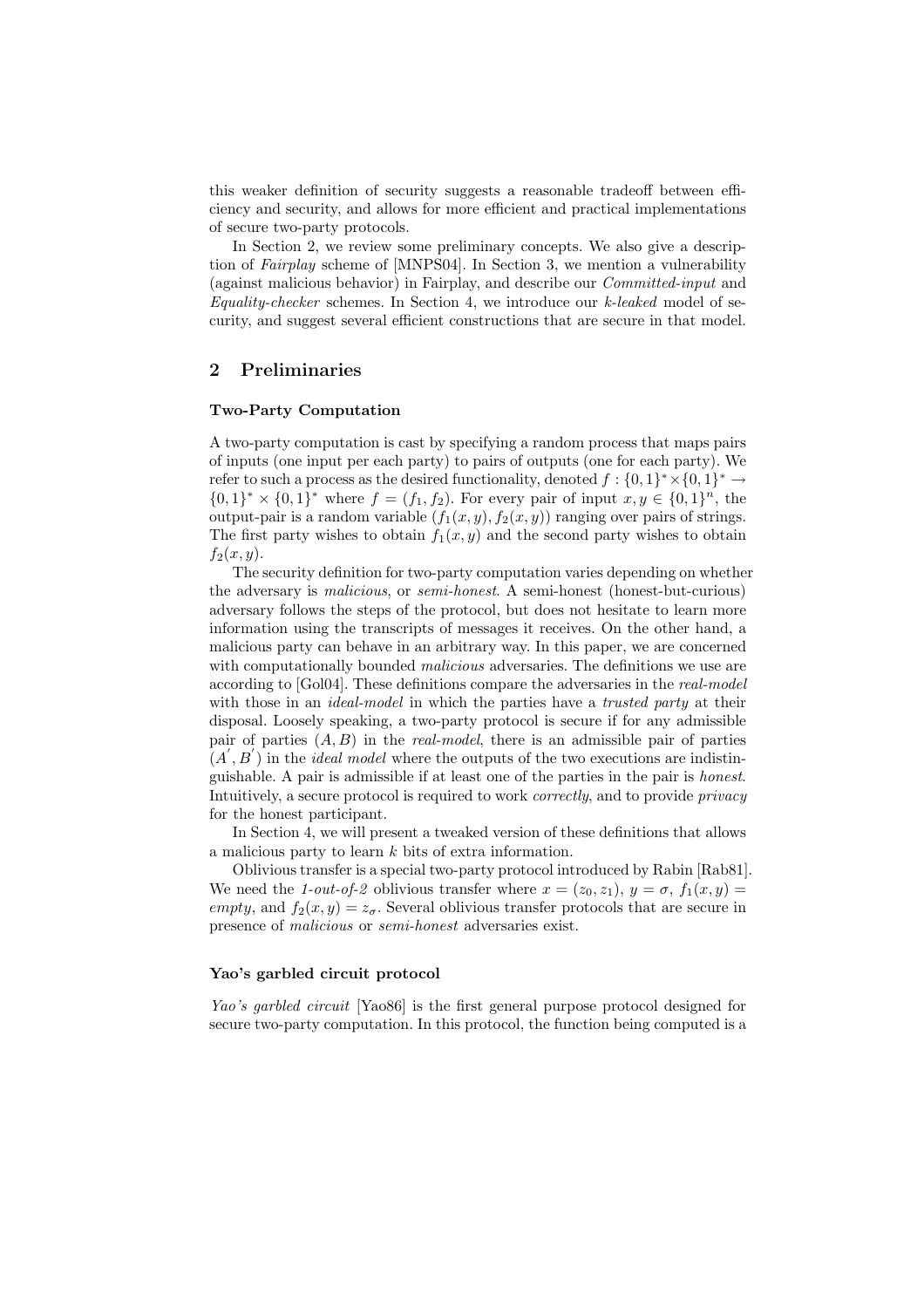polynomial size circuit. The first party computes the garbled form of the circuit in the following way:

He assigns two random strings  $K_{j,0}$  and  $K_{j,1}$  to every wire j in the circuit. These random strings correspond to values 0 and 1, respectively. He then computes a garbled truth table for every gate in the circuit. For this purpose, he uses the random strings as keys to a symmetric encryption scheme, to encrypt the corresponding key for the output wire. He also creates a table that translates the garbled form of the output wires to their actual values (0, or 1). He sends the garbled circuit, and the garbled strings corresponding to his input, to the second party. The second party learns the garbled form of his input bits through a series of oblivious transfers. The second party computes the garbled circuit, gate by gate, and obtains the output in the garbled form. He can then use the translation table to find the actual value of his output. We refer the reader to [LP04] for a complete description of Yao's protocol and the proof of its security in the semi-honest case.

Yao's protocol, in this form, is not secure when the parties are malicious. Classical ways of making two-party protocols secure against malicious adversaries exist [Gol04] (based on the zero-knowledge compilation technique of [GMW87], and [GMW86]). In particular, the circuit garbler would need to accompany the garbled circuit with a zero-knowledge proof that the circuit is built correctly, and that it computes the desired functionality. Furthermore, the circuit evaluator would need to accompany his final message with a zero-knowledge proof that the output is the result of performing the desired functionality on the inputs exchanged in previous steps of protocol. The general zero-knowledge proofs are quite inefficient and no efficient alternative zero-knowledge proofs are designed for this purpose.

#### Fairplay Scheme

One of the main sources of malicious behavior in Yao's garbled circuit protocol is the ability of the circuit garbler to garble and send a wrong circuit. Malkhi et al. [MNPS04] use a simple cut-and-choose construction which reduces the probability of making the wrong garbled circuit to  $\frac{1}{m}$ , where m is number of circuits sent by circuit garbler (Bob) to circuit evaluator (Alice).

The following is the Fairplay scheme described in [MNPS04]. We only consider the steps after both parties know the description of the circuit they want to compute.

- 1. Bob constructs m garbled/encrypted circuits and sends them to Alice. Alice randomly chooses one of the circuits that will be evaluated.
- 2. Bob exposes the secrets of the other  $m-1$  garbled/encrypted circuits, and Alice verifies them against her reference circuit.
- 3. Bob specifies his inputs and sends them to Alice in garbled form. Alice inserts Bob's inputs in the garbled/encrypted circuits she chose to evaluate.
- 4. Alice specifies her inputs, and then Alice and Bob engage in oblivious transfers (OTs) in order for Alice to receive her inputs (in garbled form) from Bob. Bob learns nothing about Alice's inputs.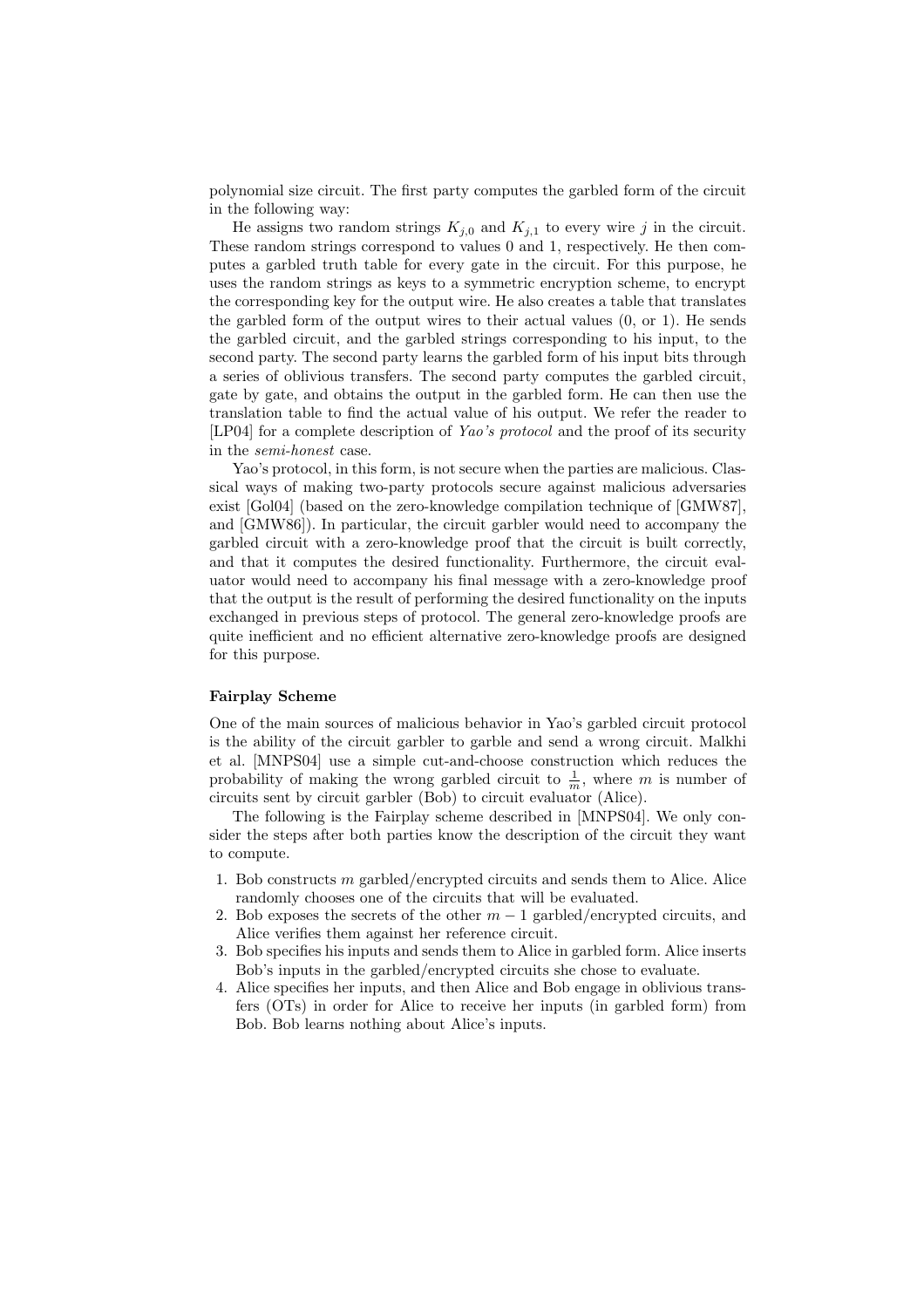- 5. Alice evaluates the chosen garbled/encrypted circuit, finds the garbled outputs of both her and Bob, and sends the relevant outputs to Bob.
- 6. Each party interprets his or her garbled outputs and prints the result.

In this scheme, the probability that Bob sends the wrong circuit and does not get caught is  $\frac{1}{m}$ . However, Alice is still vulnerable to a different type of malicious behavior from Bob. We will describe this vulnerability in the following section.

# 3 Preventing Malicious Behavior in Yao's Protocol

## A vulnerability in Fairplay, and how to correct it

In step 4 of the Fairplay protocol, parties engage in oblivious transfers in order for Alice to get the garbled form of her inputs. In any of the oblivious transfers, Bob can change the order of two random strings corresponding to 0 and 1. Note that changing the order of strings is not a malicious behavior in an oblivious transfer, but becomes a malicious behavior in the above protocol.

To state the vulnerability more formally, note that Bob can flip any of Alice's input bits without Alice's detection. Let  $x_1, x_2, \ldots, x_n$  be the bit values associated with input wires. Let  $W_A$  be the input wires owned by Alice, and let  $W_B$  be the input wires owned by Bob:  $W_A \cup W_B = [1..n]$  while  $W_A \cap W_B = \phi$ . For any  $S \subseteq [1..n]$ , let  $flip_S(x_1,...,x_n) = (y_1, y_2,..., y_n)$ , where  $y_i = 1 - x_i$ for all  $i \in S$ , and  $y_i = x_i$  for all  $i \notin S$ . Then Bob can fool Alice into computing  $f(flip_S(x_1, \ldots, x_n))$  for any  $S \subseteq W_A$ . It is important to note that this behavior is not allowed in the ideal model.

There is a simple solution to this problem. We will require Bob to include a commitment  $z_{j,i,b}$  of the tuple  $(j, i, b, K_{i,b}^{(j)})$  for every circuit copy  $j \in [1..m],$ and every input wire  $i \in W_A$ , and every input value  $b \in \{0,1\}$ , where  $K_{i,b}^{(j)}$ i,b denotes the random string corresponding to bit value b of wire i in circuit j (let  $w_{i,i,b}$  be the corresponding witnesses for decomittal). The purpose of these commitments is to bind the random key strings with their corresponding bit values (0 or 1). Bob reveals the witnesses for all of the commitments except for those corresponding to the one circuit copy chosen by Alice. Alice can verify that the exposed commitments are correctly computed. For the remaining circuit s, Bob will obliviously transfer  $(K_{i,0}^{(s)}, w_{s,i,0})$  or  $(K_{i,1}^{(s)}, w_{s,i,1})$  for all  $i \in W_A$ . Alice can use the witnesses to verify that she has received the correct key string. Bob can only cheat with probability  $\frac{1}{m}$ .

Now, we want to make the cheating probability exponentially small in  $m$ . The idea mentioned in [Pin03] is that Alice chooses a fraction of circuits randomly. Bob exposes the secrets of those circuits. Alice evaluates the rest of the circuits and accepts the majority output as the correct output of the protocol. For the cut-and-choose protocols to work properly, Bob must be forced to give the same input to most of the circuits evaluated by Alice. Pinkas [Pin03] suggests the use of proofs of partial knowledge to achieve this goal, but defers the detail of the actual construction.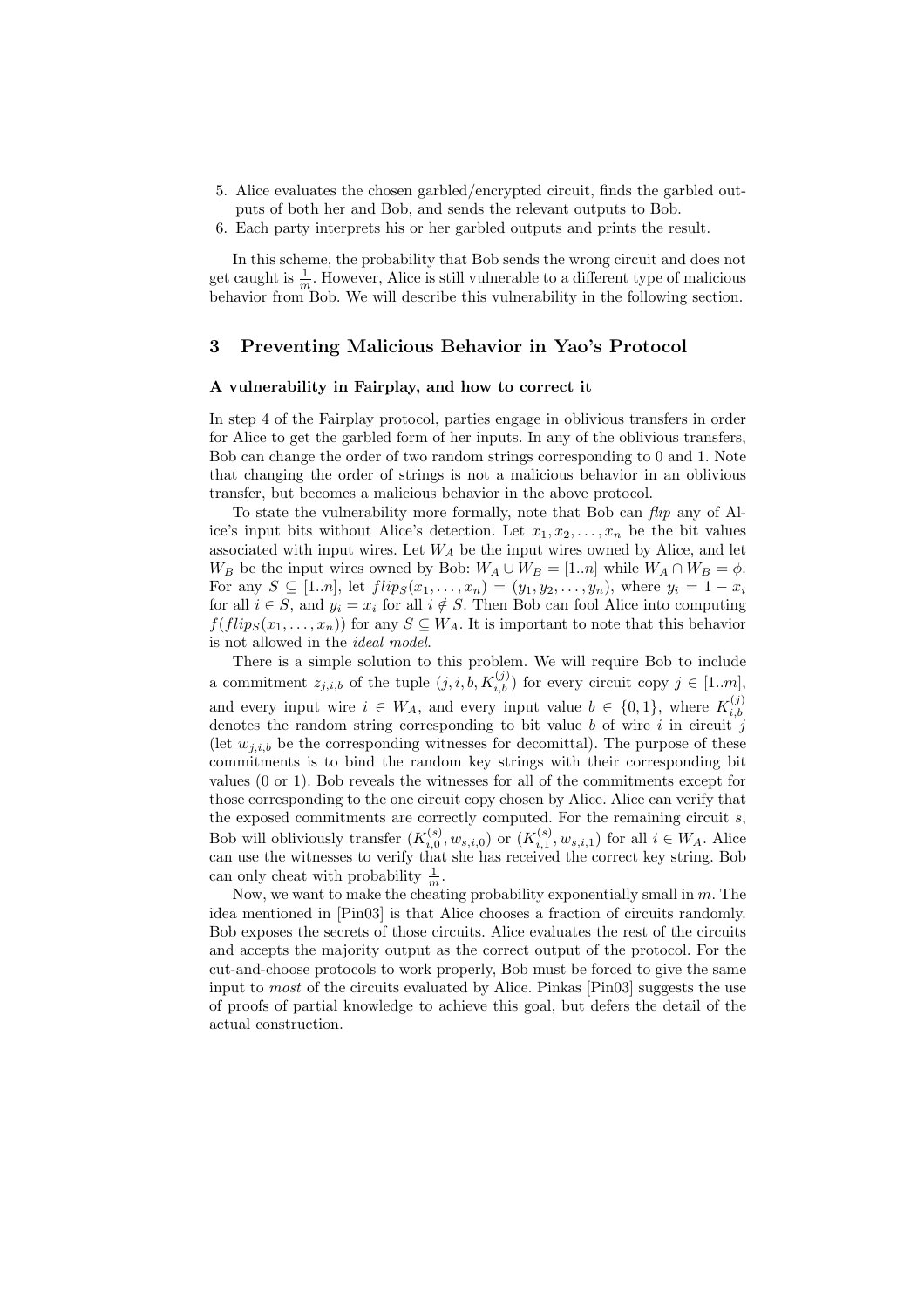Next, we design two schemes for making the cheating probability exponentially small in  $m$ . In the following two protocols, we assume that only Alice needs to see the output of the protocol. Based on this assumption, both schemes are secure in presence of *malicious* adversaries.

#### 3.1 Committed-input Scheme

In this scheme, we will use *proof of equality* of discrete-log commitments [Ped91]. To commit to a value x, one generates a random value r and calculates  $g^x h^r$ , where g is a generator of group  $G$  and  $h$  is a random element of  $G$ . The commiter should not know the discrete-log of h base g. To prove that  $g^x h^{r_1}$  and  $g^y h^{r_2}$  are commitments to the same value, the commiter sends  $r_2 - r_1$  to the verifier. The verifier can calculate  $\frac{g^y h^{r_2}}{g^x h^{r_1}}$  $\frac{g^gh'^2}{g^x h^{r_1}}$  and verify that the result of division is in fact  $h^{r_2-r_1}$ . Please refer to [Ped91] for more detail. Note that any commitment scheme with an efficient proof-of-equality can be used in our construction. We focus on the Pedersen commitments for simplicity, and to help with our concrete complexity analysis in Section 3.3.

In the Committed-input scheme, Bob computes  $K_{i,b}^{(j)} = g^b h^{r_{i,b}^{(j)}}$  for random  $r_{i,b}^{(j)}$ , for every  $j \in [1..m]$ , for every input wire  $i \in W_B$  owned by Bob, and for every input value  $b \in \{0,1\}$ .<sup>1</sup> Bob chooses random keys for all of the other wires, including Alice's input wires. He also includes the commitment  $z_{j,i,b}$  of the tuple  $(j, i, b, K_{i,b}^{(j)})$  for all of Alice's input wire keys (let  $w_{j,i,b}$  be the corresponding witness for decommittal). The protocol follows:

- 1. Bob and Alice agree on a group  $G$ , and a generator  $g$ . Alice sends a random element  $h \in G$  to Bob.
- 2. Bob sends the garbled circuits  $C^{(j)}$  for every  $j \in [1..m]$  (including the translation tables of output wires.) He also sends  $(j, i, z_{j,i,0}, z_{j,i,1})$  for every  $j \in [1..m]$  and every input wire  $i \in W_A$  (commitments in random order).
- 3. Alice randomly chooses a subset  $S \subset [1..m]$ , where  $|S| = \frac{m}{2}$ .
- 4. Bob exposes all the secrets of circuit  $C^{(j)}$  for all  $j \in S$ . Then, he sends witnesses  $r_{i,0}^{(j)}, r_{i,1}^{(j)}$  for every  $j \in S$ , and  $i \in W_B$ . He also sends witnesses  $w_{j,i,0}, w_{j,i,1}$  for every  $j \in S$  and every  $i \in W_A$ .
- 5. Alice verifies that all the exposed garbled circuits and commitments were computed correctly. In addition, she verifies that the commitments to 0's were used in the circuit as garbled forms of 0 and commitments to 1 were used as garbled forms of 1.
- 6. Renumber the remaining garbled circuits as  $C^{(1)}, \ldots, C^{(\frac{m}{2})}$ . Bob sends to Alice  $K_{i,b_i}^{(j)}$  $\lambda_{i,b_i}^{(j)}$  for every  $j \in [1..(m/2)]$  and every  $i \in W_B$ . He also sends  $\delta_i^{(j+1)} =$  $r_{i,b_i}^{(j+1)}$  $\frac{(j+1)}{i, b_i} - r^{(j)}_{i, b_i}$  $\sum_{i,b_i}^{(j)}$  for every  $j \in [1..(m/2)-1]$  and every  $i \in W_B$ , where  $b_i$  is Bob's input for wire i.

<sup>1</sup> If the length of these commitments does not match the length chosen for the random strings, we can use a hash function to map the commitments to strings of the required length.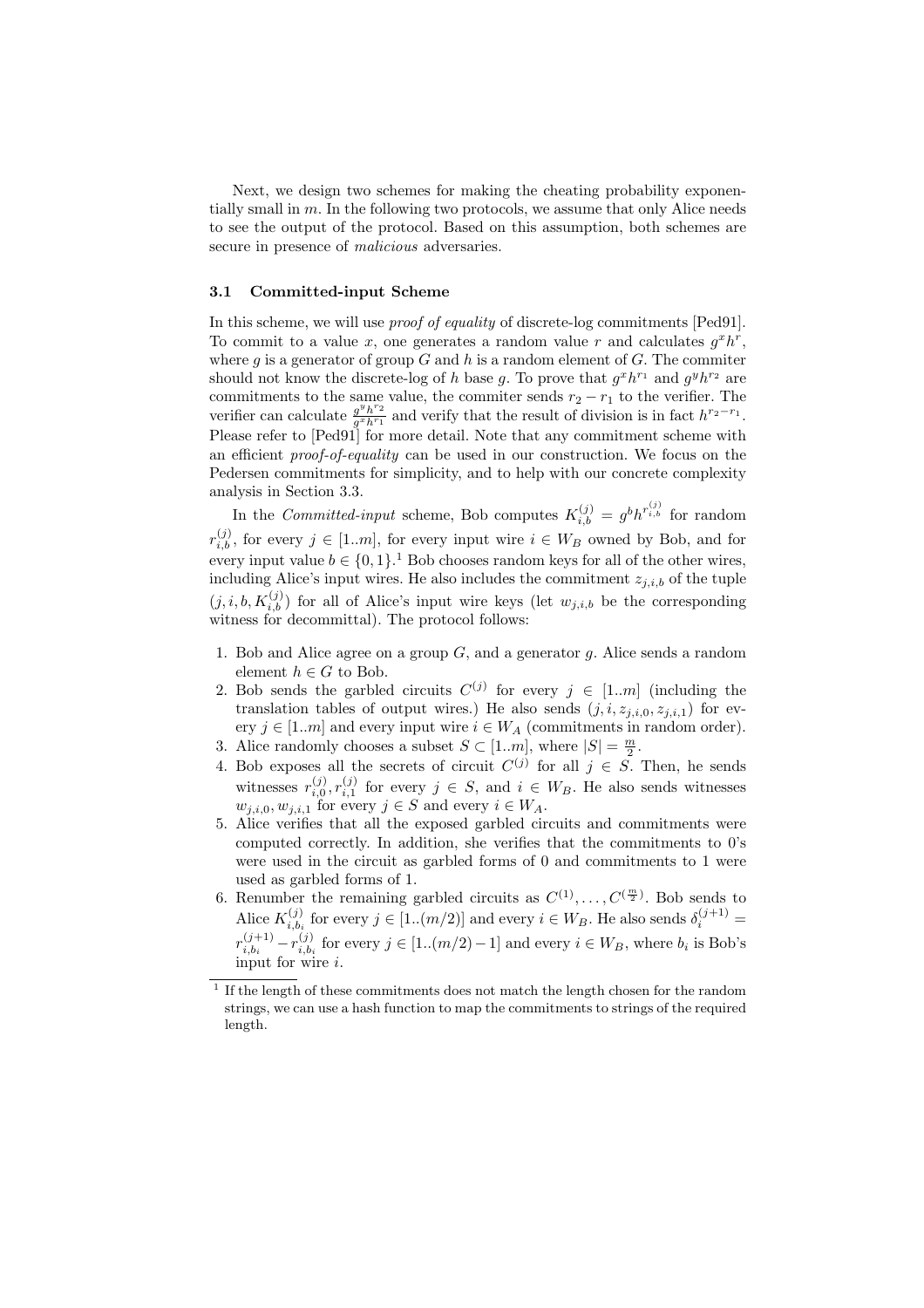- 7. Alice verifies that  $K_{i,b}^{(1)}$  $i_{i,b_i}^{(1)}, \ldots, K_{i,b_i}^{(m/2)}$  are all commitments to the same value:  $K_{i, h_i}^{(j+1)}$  $\binom{(j+1)}{i, b_i} / K_{i, b_i}^{(j)} = h^{\delta_i^{j+1}}$  for all  $j \in [1..(m/2) - 1]$ . She does so for all  $i \in W_B$ .
- 8. Alice specifies her input. Alice and Bob engage in oblivious transfers in order for Alice to receive her input bits in garbled form. Bob uses a single oblivious transfer to give Alice one of the two tuples  $(K_{i,0}^{(1)}, w_{1,i,0}, K_{i,0}^{(2)}, w_{2,i,0}, \ldots, K_{i,0}^{(m/2)}, w_{m/2,i,0})$  or  $(K_{i,1}^{(1)}, w_{1,i,1}, K_{i,1}^{(2)}, w_{2,i,1}, \ldots, K_{i,1}^{(m/2)}, w_{m/2,i,1})$ depending on whether her value for input wire  $i$  is 0 or 1. This Oblivious Transfer is done for every  $i \in W_A$ .
- 9. Alice verifies that these received input wire values and witnesses are consistent. Then, Alice executes all  $m/2$  garbled circuits and outputs the majority value of the outputs.

# Proof of Security

We assume the basic building blocks for Yao's garbled circuit protocol: secure 1-out-of-2 oblivious transfer and secure symmetric encryption. In addition, we assume the security of Pedersen commitments (discrete log assumption).

**Lemma 1.** With probability more than  $1 - (\frac{1}{2})^{\frac{m}{4}}$ , the majority of evaluated circuits are correct and have the same input, or Bob will get caught.

*Proof of lemma:* The probability that more than half of the remaining  $\frac{m}{2}$  circuits were wrong, and were not detected by Alice, is less than  $\binom{3m/4}{m/2}$  $\binom{3m/4}{m/2}$  /  $\binom{m}{m/2}$   $\lt (\frac{1}{2})^{\frac{m}{4}}$ . Therefore, the majority of circuits are correct with high probability, which means that the disc-log commitments corresponding to those circuits are also correct. Hence, Bob has to give the same input for those circuits or he will get caught during the verification (step 7).

The following two claims complete the security argument. Due to lack of space, proofs of the following two claims are not included in this extended abstract.

Claim 1 The Committed-input scheme is secure when Bob (circuit garbler) is malicious (inverse exponential probability of undetected cheating).

Claim 2 The Committed-input scheme is secure when Alice (circuit evaluator) is malicious.

## 3.2 Equality-checker Scheme

In this scheme, we will avoid any *exponentiation* other than the ones computed for OTs. Before describing the scheme, lets define the equality-checkers used in the scheme. Let  $z_{j,j',i,b}$  be Bob's commitment to the tuple  $(j, j', K_{i,b}^{(j)}, K_{i,b}^{(j')})$  and let  $w_{j,j',i,b}$  be the corresponding witness for decommittal. Bob computes these commitments for every  $j, j'$  such that  $1 \leq j < j' \leq m$ , for every  $i \in W_B$ , and for every  $b \in \{0,1\}$ . The idea is that a correctly built commitment binds the two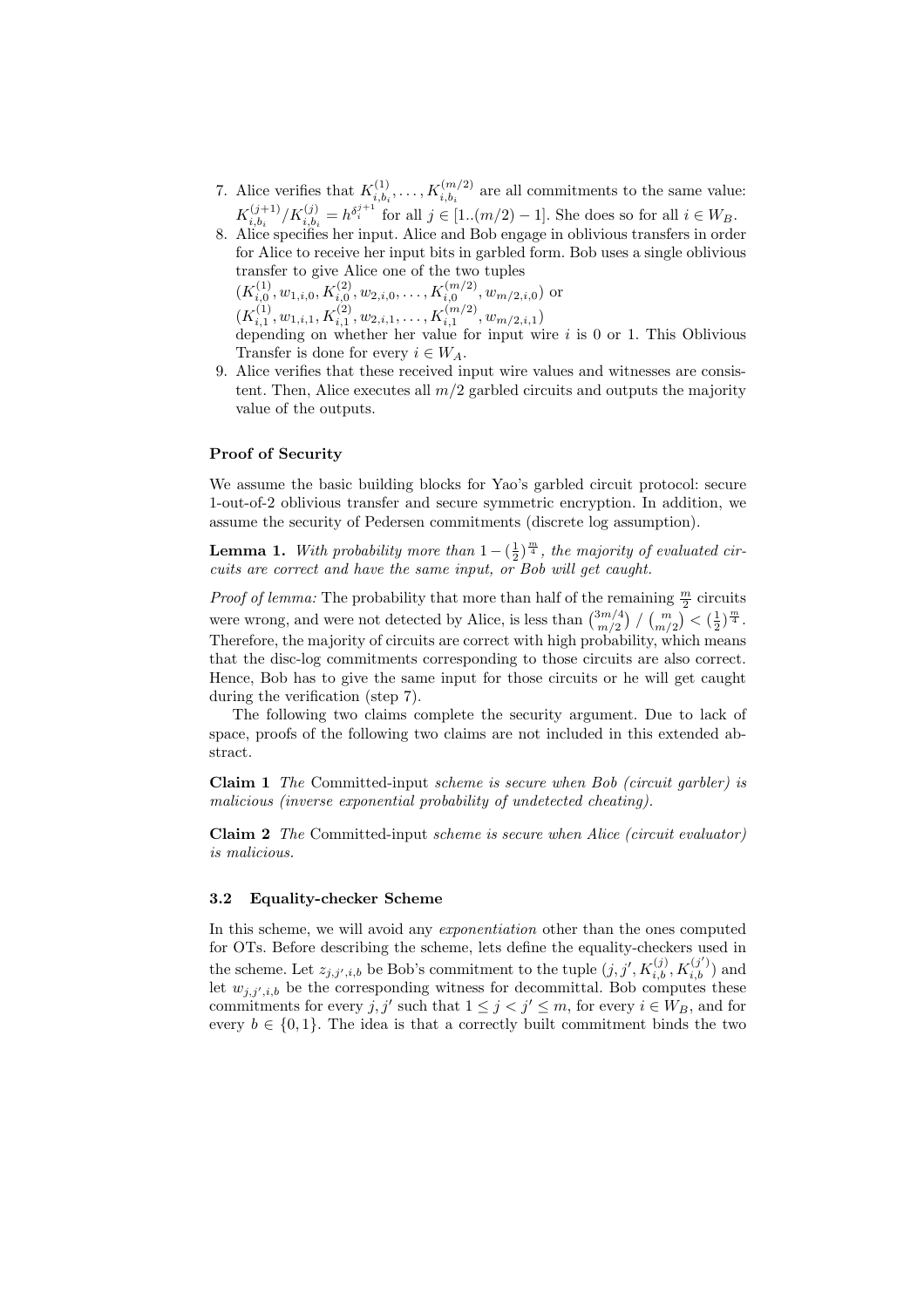random key strings that correspond to the same bit value for the same input wire, but in two different circuits. Alice can verify that Bob's input to two circuits  $C^{(j)}$ and  $C^{(j')}$  are equal if she is given the witnesses to the commitments  $z_{j,j',i,b_i}$  for every  $i \in W_B$ , where  $b_i$  is Bob's input bit for wire i. An equality-checker between circuits  $C^{(j)}$  and  $C^{(j')}$  is the collection of  $z_{j,j',i,b}$  for all  $i \in W_B$  and  $b \in \{0,1\}.$ Working with equality-checkers instead of individual commitments makes the proofs simpler.

- 1. Bob constructs m garbled/encrypted circuits and sends them to Alice. He also sends the  $z_{i,i,b}$  commitments and the  $m(m-1)/2$  equality-checkers described above.
- 2. Alice randomly chooses a subset  $S \subset [1..m]$ , where  $|S| = \frac{m}{2}$  and sends S to Bob.
- 3. Bob exposes the secrets of circuits  $C^{(j)}$  for all  $j \in S$ . Then, he sends witnesses  $w_{i,i,b}$  for all  $j \in S$ , all  $i \in W_A$ , and all  $b \in \{0,1\}$ . He also sends witnesses  $w_{j,j',i,b}$  for all  $j, j' \in S$ , all  $i \in W_B$ , and all  $b \in \{0,1\}$  (these are the  $\left(\frac{m}{2}\right)\left(\frac{m}{2}-1\right)/2$  equality-checkers corresponding to pairs of revealed circuits). Alice verifies that the garbled circuits and commitments were computed correctly.
- 4. Renumber the remaining garbled circuits as  $C^{(1)}, \ldots, C^{(m/2)}$ . Bob sends the keys  $K_{i,b_i}^{(j)}$ keys  $K_{i,b_i}^{(j)}$  for every  $j \in [1, \frac{m}{2}]$  and  $i \in W_B$ . He also sends witnesses  $w_{j,j',i,b_i}$  for every  $1 \leq j < j' \leq \frac{m}{2}$ , and every  $i \in W_B$ , where  $b_i$  is his input for wire  $i$ .
- 5. Alice uses the witnesses  $w_{j,j',i,b_i}$  to verify that Bob's input to all the circuits are the same.
- 6. Alice and Bob engage in oblivious transfers in order for Alice to receive her input bits in garbled form. Bob uses a single oblivious transfer to give Alice one of the two tuples  $(K_{i,0}^{(1)}, K_{i,0}^{(2)}, \ldots, K_{i,0}^{(m/2)})$  or  $(K_{i,1}^{(1)}, K_{i,1}^{(2)}, \ldots, K_{i,1}^{(m/2)})$ (depending on whether her value for input wire  $i$  is 0 or 1). This Oblivious Transfer is done for every  $i \in W_A$ .
- 7. Alice will evaluate the  $\frac{m}{2}$  garbled circuits and print the majority output as the correct output.

#### Proof of Security

We assume the basic building blocks for Yao's garbled circuit protocol: secure 1 out-of-2 oblivious transfer and secure symmetric encryption. We also assume the security of the commitment scheme (which can be built from one way functions).

**Lemma 2.** With probability more than  $1-(1/2)^{\frac{m}{6}}$ , more than  $\frac{2}{3}$  of the  $\frac{m}{2}$  circuits are correct, or Bob will get caught.

*Proof of Lemma:* (by contradiction) Let's assume that at most  $\frac{2}{3}$  of the  $\frac{m}{2}$ circuits are correct. This means that at least  $\frac{m}{6}$  of the circuits are wrong. The probability that Alice doesn't detect those  $\frac{m}{6}$  is less than  $\binom{5m/6}{m/2}$  $\binom{5m/6}{m/2}$  /  $\binom{m}{m/2}$   $\lt (\frac{1}{2})^{\frac{m}{6}}$ .

**Lemma 3.** With probability more than  $1-(1/2)^{\frac{m}{6}}$ , at least  $\frac{5}{6}$  of Bob's  $\frac{m}{2}$  inputs are the same, or Bob will get caught.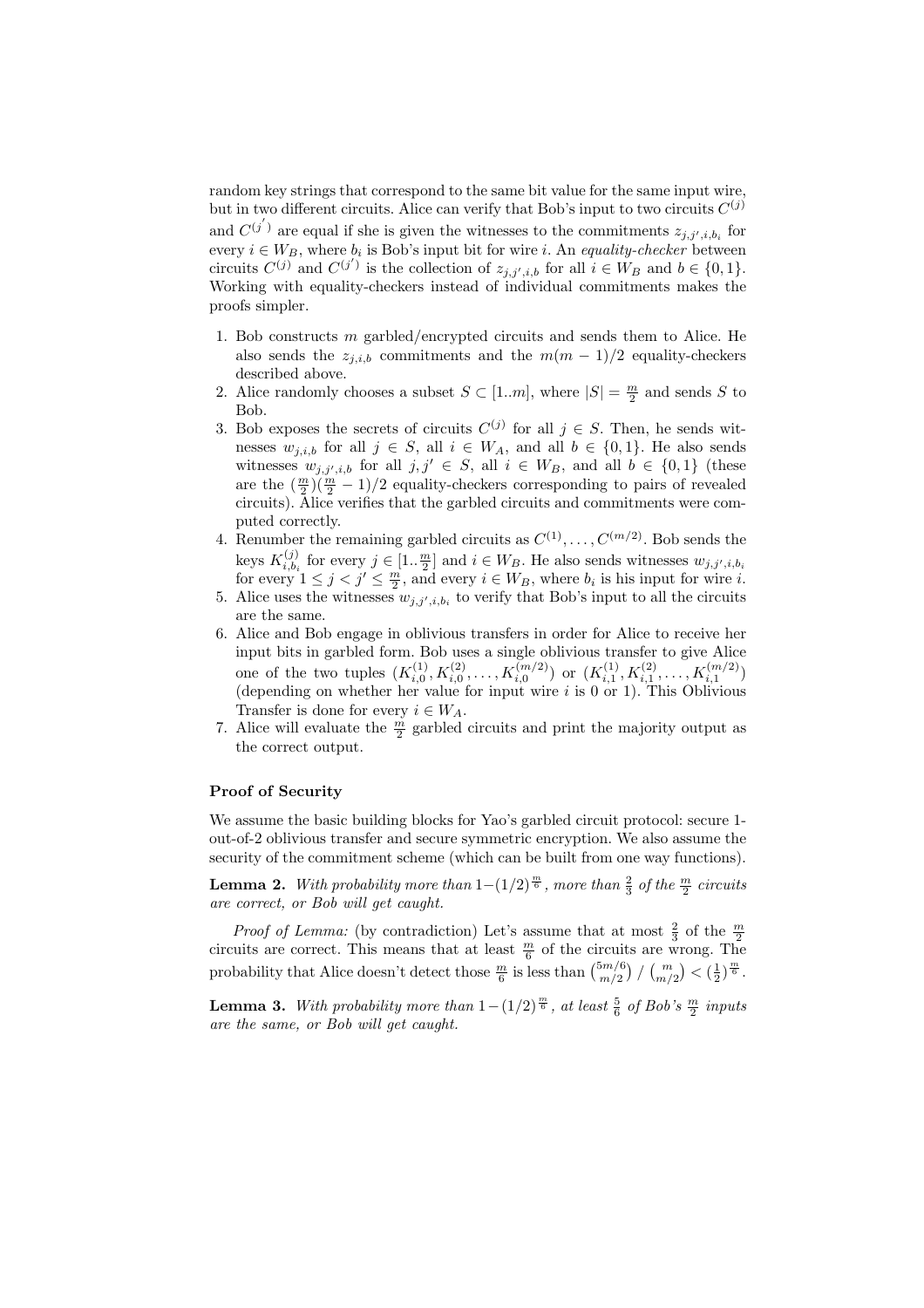Proof: See Appendix for the proof.

Claim 3 The Equality-checker scheme is secure when Bob (circuit garbler) is malicious (inverse exponential probability of undetected cheating).

Proof sketch: Now we know that Lemmas 2 and 3 are correct. In other words, at least  $\frac{5}{6}$  of inputs are the same, and more than  $\frac{2}{3}$  of circuits are correct with high probability. This implies that more than  $\frac{2}{3} - \frac{1}{6} = \frac{1}{2}$  of the circuits are correct and have the same inputs, and hence, the majority output is the correct output. according to the union-bound this will happen with probability greater than  $1 - (1/2)^{\frac{m}{6}} + 1 - (1/2)^{\frac{m}{6}} - 1 = 1 - 2(1/2)^{\frac{m}{6}}$ .

Consider a strategy B for Bob in the real model. If Alice aborts the protocol, we are done (Bob is caught and he doesn't learn anything). But if Alice doesn't abort, she will respond with the majority output O which is equal to  $f(x_a, x_{maj})$ with high probability. Here,  $x_a$  is Alice's input to the circuit, and  $x_{maj}$  is Bob's input to majority of the circuits. Bob's view of the protocol includes the OTs, and output O. Since he doesn't learn anything about Alice's input during the OTs, he can simulate them on his own using a simulator  $S_1$ .

The adversary  $B'$  in the ideal model will send the input  $x_{maj}$  to the trustedparty and get back  $f(x_a, x_{maj})$  as the output. He can use the simulator  $S_1$  to simulate the OTs, and emulate B's strategy step by step, and the view of the protocol will be indistinguishable.

The following claim completes the security argument (Proof is omitted due to lack of space).

Claim 4 The Equality-checker scheme is secure when Alice (circuit evaluator) is malicious.

#### 3.3 Communication and Computation Analysis

To measure the communication and computation complexity of the schemes, we introduce the parameters  $m, I, O$  and  $g, m$  is number of garbled/encrypted circuits sent to Alice.  $I$  and  $O$  are the number of input and output bits respectively (Bob and Alice combined).  $q$  denotes the number of gates in the circuit. Whenever we want to consider one party's input or output, we will use the proper subscript.

# Asymptotic Analysis

We will measure the communication and computation cost where the goal is to achieve an error probability as small as  $\epsilon$ . To measure the computation cost, we split the computation into two types of operations: (1) exponentiations, and (2) everything else. In our protocols, OTs and disc-log commitments are from the first category, while the symmetric encryptions and other commitments used in the protocol are in the second category.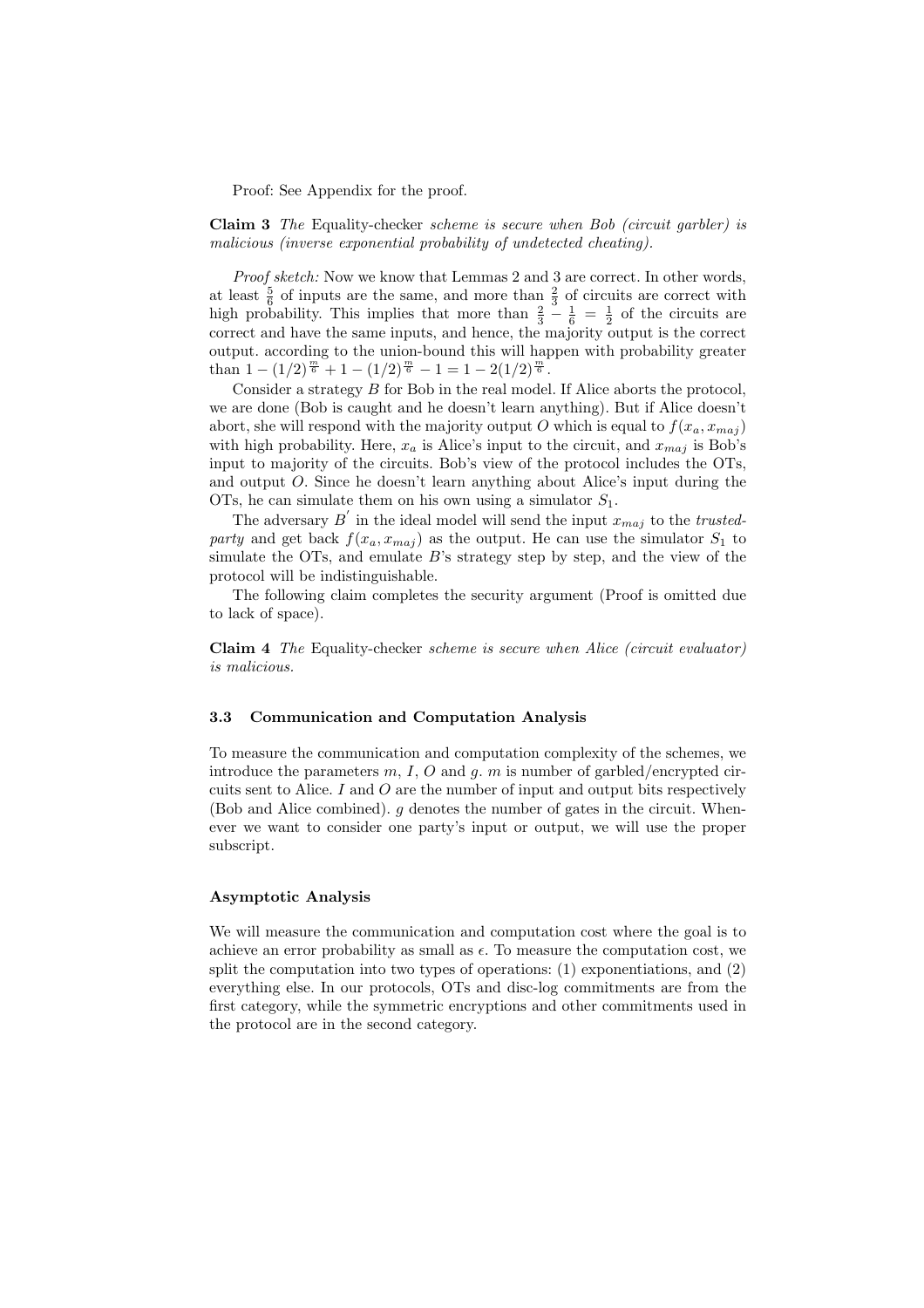In the Fairplay scheme (with the vulnerability fixed as suggested), to achieve the required error probability, we need  $m = \frac{1}{\epsilon}$  circuits. But for the Committedinput scheme and Equality-checker scheme,  $m = O(ln(\frac{1}{\epsilon}))$ . We summarize the communication and computation complexities in table 1. Note that  $t = O(\ln(\frac{1}{\epsilon}))$ is the security parameter (for a successful cheating probability of  $\epsilon$ ).

| Scheme                                | Symmetric Enc.                                                                  |                       | Exponentiations Communication Complexity |
|---------------------------------------|---------------------------------------------------------------------------------|-----------------------|------------------------------------------|
| Fairplay                              | $O(-q)$                                                                         |                       | $ O(2^t q) $                             |
| Committed-input $O(ln(\frac{1}{2})q)$ |                                                                                 | $ O(ln(\frac{1}{2})I$ | O(tq)                                    |
|                                       | Equality-checker $ O(ln(\frac{1}{\epsilon})g + ln(\frac{1}{\epsilon})^2I) O(I)$ |                       | $ O(tq+t^2I)$                            |

Table 1. Computation and Communication complexities

#### More Concrete Analysis

We will try to measure the computational cost of all three constructions more precisely. We take into account all the encryptions, commitments and exponentiations, and include even the constant factors. We will measure the computational cost for 4 different circuits  $(AND^2, Billionaires^3, PIR<sup>4</sup>, Median<sup>5</sup>)$ . We borrow the circuits and their sizes from [MNPS04].

Fairplay: In the Fairplay scheme, to achieve an error probability  $\epsilon$ , the total number of cryptographic operations are:  $\frac{1}{\epsilon}(4g+2O+2I_A)$  symmetric encryptions and  $2I_A$  exponentiations.

Committed-input: To achieve an error probability of  $\epsilon$ , the total number of cryptographic operations are:  $\frac{4}{\ln(2)}\ln(\frac{1}{\epsilon})(4g + 2O + 2I_A)$  symmetric encryptions and  $2I_A + \frac{8}{\ln(2)} \ln(\frac{1}{\epsilon}) I_B$  exponentiations.

Equality-checker: We have  $\frac{6}{\ln(2)} \ln(\frac{1}{\epsilon}) (4g + 2O + 2I_A) + \frac{72}{\ln(2)^2} (\ln(\frac{1}{\epsilon}))^2 I_B$  symmetric encryptions, and  $2I_A$  exponentiations.

Tables 2, 3 and 4 give the computational costs for the four mentioned circuits, for four different error probabilities. Each entry includes two integers, representing the number of symmetric encryptions and exponentiations, respectively.

Since Equality-checker and Fairplay have the same number of exponentiations, it is easy to compare their computational cost. You can see that for all four circuits, if we require an error probability of  $\frac{1}{1000}$  or smaller, the computational cost of Equality-checker scheme is lower. However, if an error probability of  $\frac{1}{100}$  or larger is enough, Fairplay is a better choice. Therefore, the choice of efficient construction seems to depend on the likelihood of malicious behavior

 $^{\rm 2}$  Performs bit-wise AND on two inputs of size 8. The circuit has 32 gates.

 $^3$  Compares two 32-bit integers. The circuit has 256 gates.

<sup>4</sup> Bob's input size is 480 bits and Alice's input size is 6 bit. The circuit has 1229 gates. <sup>5</sup> finds the median of two sorted arrays. The input for both Alice and Bob are ten 16-bit numbers. The circuit size is 4383 gates.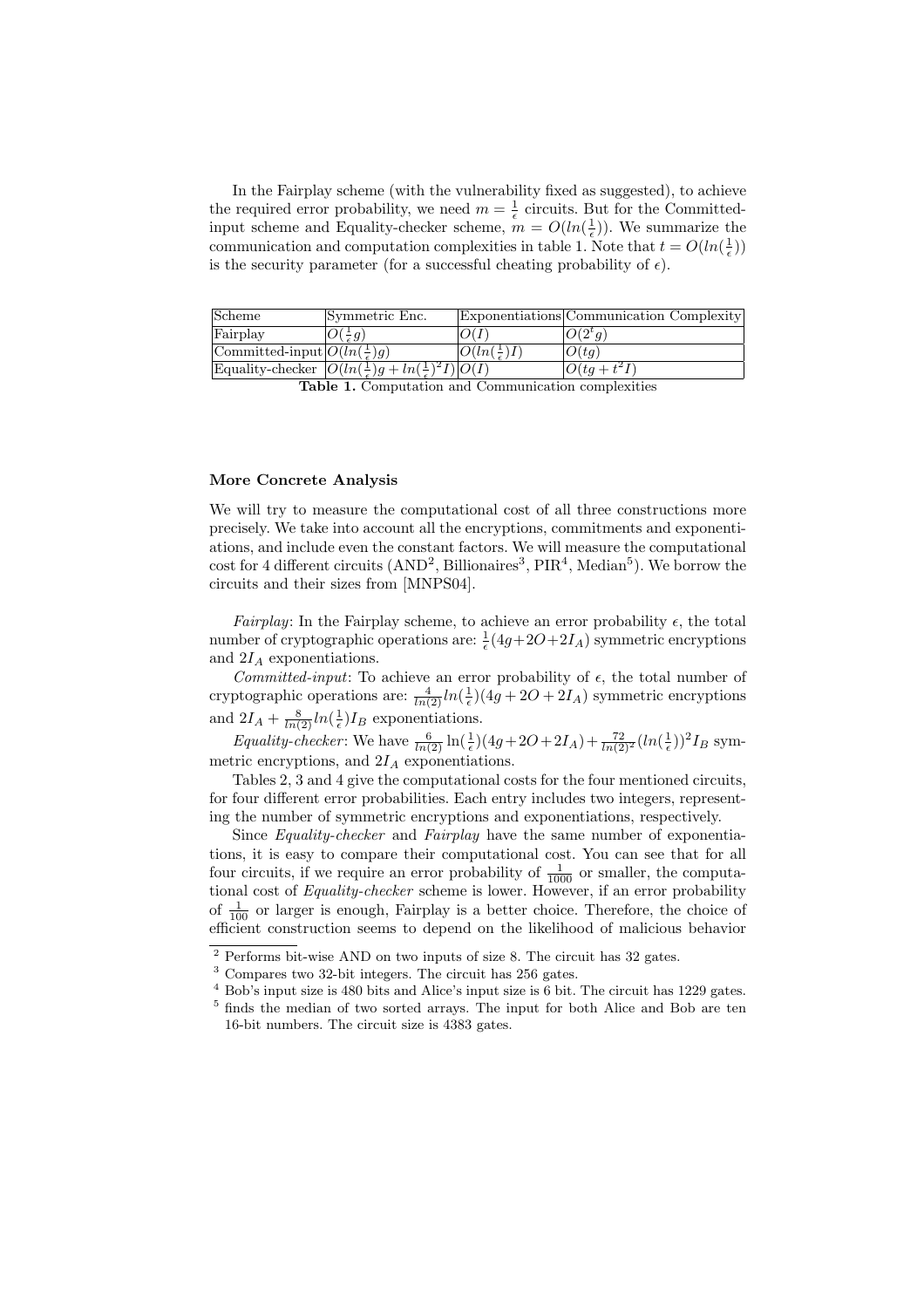| Error probability And               | Billionaires | IPIR.                                                  | Median                                                                     |
|-------------------------------------|--------------|--------------------------------------------------------|----------------------------------------------------------------------------|
|                                     |              |                                                        | $(176 * 10^2, 16) (1092 * 10^2, 64) (4976 * 10^2, 12) (17916 * 10^2, 320)$ |
| $\frac{1}{100}$<br>$\frac{1}{1000}$ |              |                                                        | $(176 * 10^3, 16) (1092 * 10^3, 64) (4976 * 10^3, 12) (17916 * 10^3, 320)$ |
| $\frac{1}{10000}$                   |              |                                                        | $ (176*10^4, 16) (1092*10^4, 64) (4976*10^4, 12) (17916*10^4, 320) $       |
| 1000000                             |              |                                                        | $ (176*10^6, 16) (1092*10^6, 64) (4976*10^6, 12) (17916*10^6, 320) $       |
|                                     |              | <b>Table 2.</b> computational cost for Fariplay scheme |                                                                            |

Error probability And Billionaires PIR Median 1  $\frac{(4677, 441)}{(29020, 1764)} \frac{(132239, 25524)}{(476125, 8824)}$ <br>  $\frac{(476125, 8824)}{(13530, 2615)}$  (198358, 38280) (714187, 13076  $100$  $\frac{(7015, 653)}{(9354, 866)}$   $\frac{(43530, 2615)}{(58040, 3465)}$   $\frac{(264478, 51036)}{(952250, 17328)}$ 1000 <sup>10000</sup> (9354, 866) (58040, 3465) (264478, 51036) (952250, 17328) 10000  $\frac{1}{1000000}$  (14031, 1291) (87061, 5166) (396717, 76549)

Table 3. Computational cost for Committed-input scheme

and the magnitude of damage it can have in the environment the protocol is being employed.

David Woodruff [Woo06] has proposed a modification to the Equality-checker scheme using expander graphs. Bob associates his  $m$  circuits with the vertices of an expander graph, and then commits only to those pairs of circuits that correspond to edges of this graph. There are explicit constructions of expander graphs for which this saves a factor of  $\Theta(m)$  in the communication complexity, while preserving the security properties of the protocol. This is a nice asymptotic improvement, although it is unclear what the savings would be for the small values of  $m$  that might be used in practice.

# 4 How to Leak Information

The idea explored in this section is to weaken the notion of security by allowing a malicious party to learn k bits of information about the other party's input, in addition to the output of protocol. A semi-honest party should still only learn the output of the protocol.

Loosely speaking, a two-party protocol  $\pi$  between two parties A and B for computing  $f(x_a, x_b)$ , leaks only k bits of information if all the malicious party A (symmetrically, B) can learn from protocol  $\pi$ , it can also learn given the output  $f(x_a, x_b)$  and an additional value  $g(x_b)$  for a g of her choice in G, where G is a family of functions and  $G \subseteq \{g | g : \{0,1\}^* \to \{0,1\}^k\}.$ 

The definition of security of a two-party protocol (refer to [Gol04]), compares the execution of admissible adversaries in the real-model and ideal-model. In order to formally incorporate the leakage of information in our definition of security, we need to change the definition of *ideal-model*. We call this new model the k-leaked model.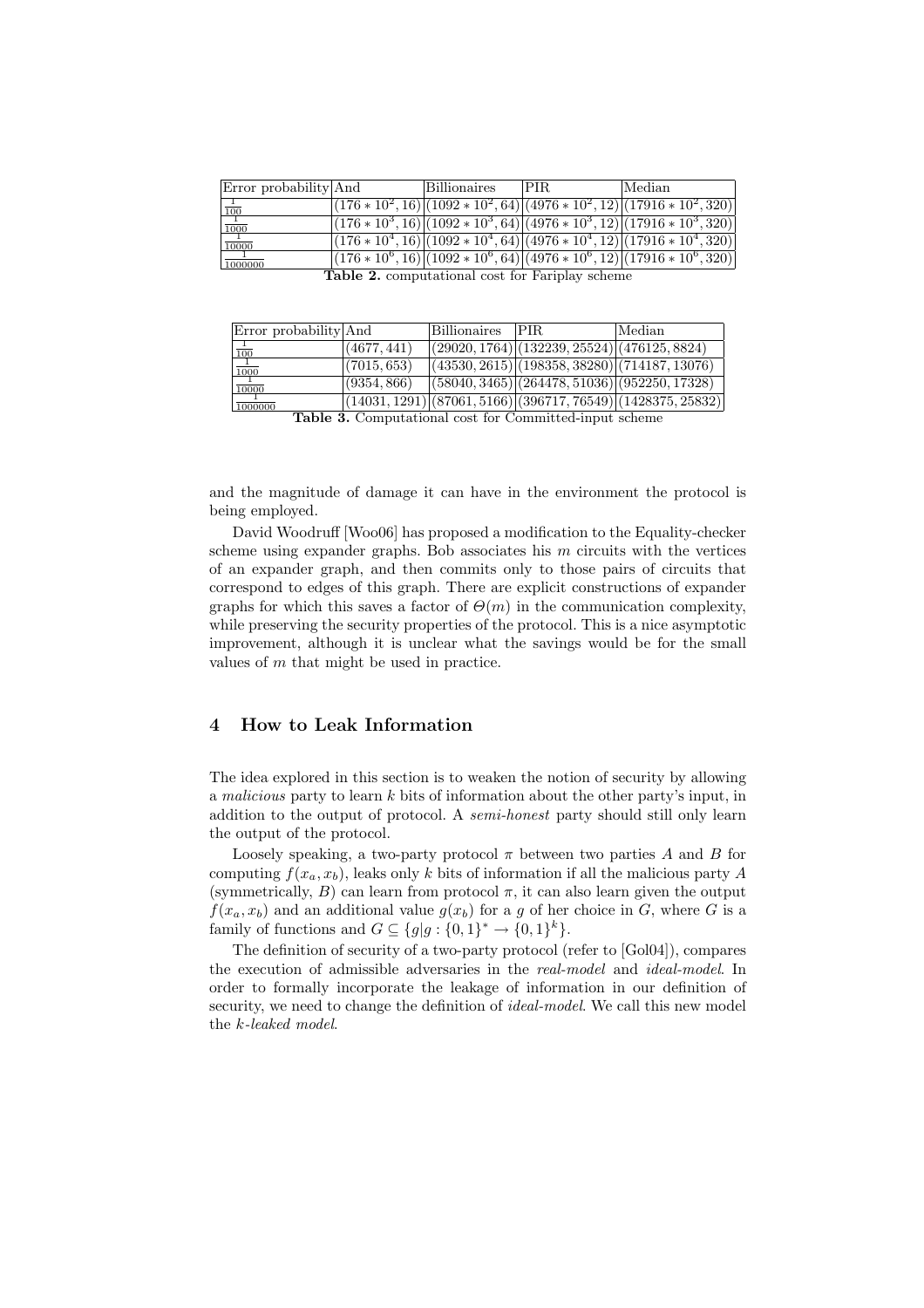| Error probability And                                  |  | Billionaires PIR |  | Median                                                                                 |
|--------------------------------------------------------|--|------------------|--|----------------------------------------------------------------------------------------|
| $\frac{1}{100}$                                        |  |                  |  | $ (19700, 16) \rangle$ $ (94380, 64) \rangle$ $ (961112, 12) \rangle$ $ (968439, 320)$ |
| $\frac{1}{1000}$                                       |  |                  |  | $(39100, 16)$ $(179708, 64)$ $(2013733, 12)$ $(1643347, 320)$                          |
| $\frac{1}{10000}$                                      |  |                  |  | $(64882, 16)$ $(290462, 64)$ $(3447731, 12)$ $(2445380, 320)$                          |
| 1000000                                                |  |                  |  | $( (135460, 16)   (588243, 64)   (7459858, 12)   (4430824, 320)$                       |
| Toble 4. Computational goot for Faughty ghogles sabome |  |                  |  |                                                                                        |

able 4. Computational cost for Equality-checker scheme

# k-leaked model

In this model of computation, parties have a *semi-trusted* party at their disposal. Execution in the *k-leaked model* proceeds as follows:

- **Inputs:** Each party obtains an input denoted  $u$ .
- $-$  Sending inputs to the semi-trusted party: An honest party always sends  $u$  to the semi-trusted party. A malicious party may, depending on  $u$  (as well as an auxiliary input and its coin tosses), either abort or send some other  $u' \in \{0,1\}^{|u|}$  to the semi-trusted party.
- Malicious party asks for  $k$  bits of information: In case either party has aborted, the *semi-trusted party* replies to both parties with a special symbol, denoted ⊥. Otherwise, the semi-trusted party has an input pair  $(x, y)$ . A malicious party can choose a function  $g \in G$ , where  $G \subseteq \{g | g : g\}$  $\{0,1\}^* \rightarrow \{0,1\}^k$ , and ask the *semi-trusted party* for the value of g at the other party's input. The semi-trusted party answers accordingly.
- $-$  The semi-trusted party answers the first party: The semi-trusted party answers the first party with  $f_1(x, y)$ .
- The semi-trusted party answers the second party: In case the first party is malicious, it may, depending on its input and the answer it received, decide to stop the semi-trusted party. In this case the semi-trusted party sends  $\perp$  to the second party. Otherwise (i.e. if not stopped), the semi-trusted party sends  $f_2(x, y)$  to the second party.
- **Outputs:** An honest party always outputs the message it has obtained from the semi-trusted party. A malicious party may output an arbitrary function of its initial input and the message it has obtained from the semi-trusted party.

Note that we borrowed the definition of ideal-model from [Gol04] and made the necessary adjustments to obtain a definition for k-leaked model. Now, we can easily obtain a definition for our weakened notion of security by replacing the ideal-model by the k-leaked model in the security definition of [Gol04].

Loosely speaking, for any admissible pair of parties  $(A, B)$  in the *real-model*, there is an admissible pair of parties  $(A', B')$  in the k-leaked model where the outputs of the two executions are indistinguishable. A pair is admissible if at least one of the parties in the pair is honest. We will take advantage of this fact when designing our protocols.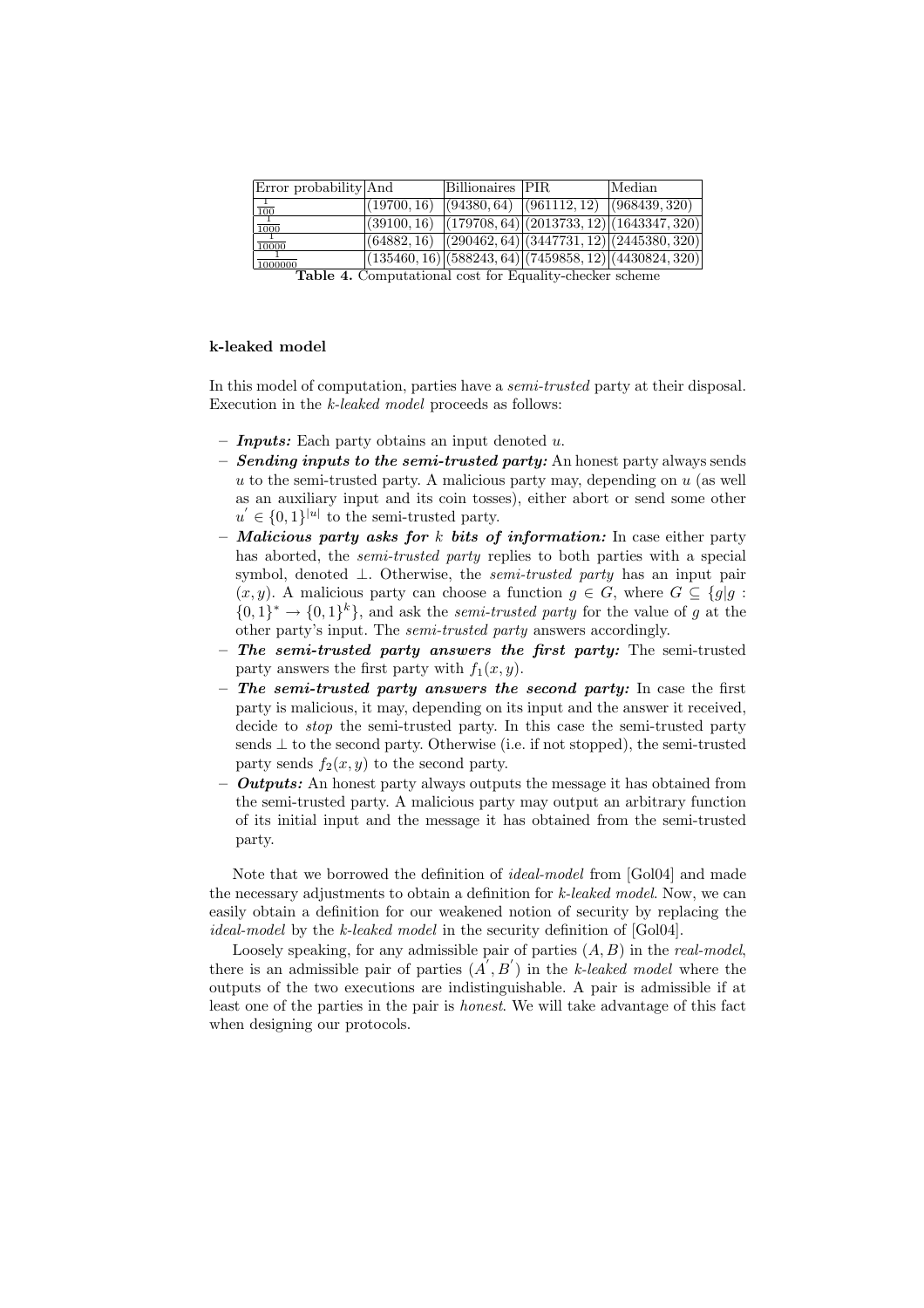#### 4.1 How to use the new definition

In this section, we will describe a method for making Yao's garbled-circuit protocol secure against malicious behavior in the 1-leaked model, where  $G = \{q | q$ :  $\{0,1\}^* \to \{0,1\}$ . Note that we have already designed two protocols for making Yao's protocol secure against malicious behavior. Our new construction is interesting because it is simple, generic, and more efficient. Particularly, it has the same communication and computation complexity as Yao's garbled-circuit protocol for semi-honest parties (Proof of security in the 1-leaked model is omitted from this extended abstract).

# The protocol

The protocol takes place between Alice and Bob who want to compute  $f(x_a, x_b)$ where  $x_a$  is Alice's input and  $x_b$  is Bob's.<sup>6</sup>

- 1. Alice creates a garbled circuit for computing  $f$ . She sends the garbled circuit, her garbled input, and a translation table for output wires to Bob.
- 2. Alice and Bob engage in a series of oblivious transfer protocols so that Bob learns the garbled form of his inputs.
- 3. Bob computes the circuit and translates the output strings to their actual value using the translation table. Lets call this output  $O_1$ .
- 4. Bob creates a garbled circuit for computing f. He sends the garbled circuit, his garbled input, and a translation table for output wires to Alice.
- 5. Alice and Bob engage in a series of oblivious transfer protocols so that Alice learns the garbled form of her inputs.
- 6. Alice computes the circuit and translates the output strings to their actual value, using the translation table. Lets call this value  $O_2$ .
- 7. Alice and Bob engage in a secure protocol (against malicious behavior) that returns 1 if  $O_1 = O_2$  and 0 otherwise (This is where a malicious party can learn one extra bit). Bob and Alice need to prove to each other that they actually use  $O_1$  and  $O_2$  as their input to this sub-protocol.
- 8. If the answer is 0, parties output  $\perp$ , and abort.
- 9. Bob and Alice output  $O_1$  and  $O_2$  respectively.

#### Instantiating step 7 of the protocol

The sub-protocol in step 7 needs to return 0 if the inputs are not the same. In addition, any party using an input different from  $O_1$  or  $O_2$  should get caught. It is in fact easy to achieve the latter by requiring the parties to incorporate in the sub-protocol, the garbled form of the output they received. Note that if the translation tables are carefully constructed, a party computing a garbled

<sup>6</sup> Please note that the following protocol only considers the case where both parties share the same output. This doesn't effect the generality of the protocol since any two-party computation in which parties have different outputs can be solved using protocols in which both parties share the same output (please refer to [LP04]).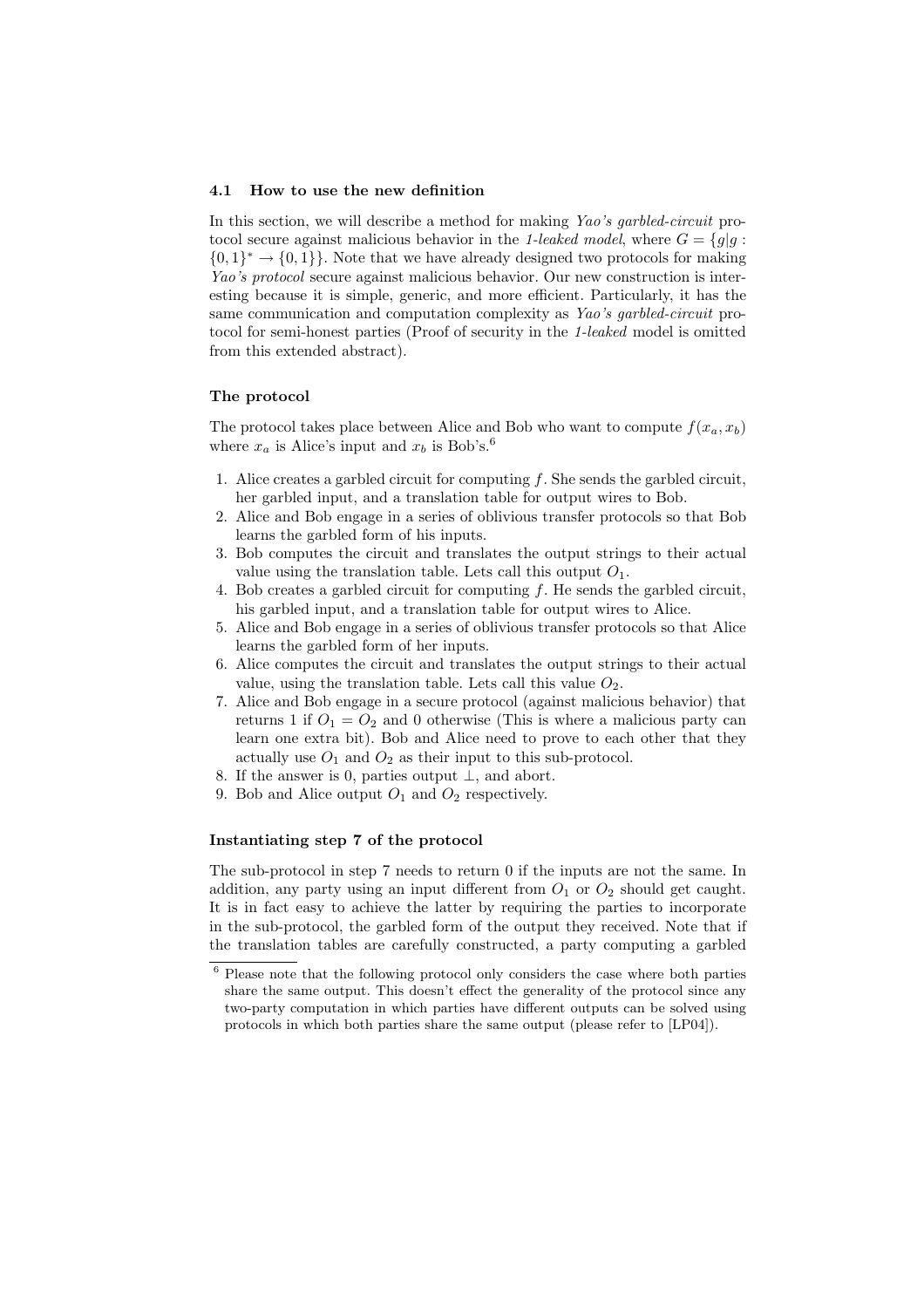circuit can only learn the garbled strings corresponding to its own output bits and not the complements. Hence, it is easy for the other party, who created the garbled circuit in first place, to verify the correctness of it. We need a conditional disclosure protocol as described in [AIR01].

In the following protocol,  $O_1$  is the output received by Bob (in binary) and  $W_b = w_1 || w_2 ... || w_n$  is the garbled form of  $O_1$ . Furthermore, the output received by Alice is  $O_2$  with the garbled form  $W_a = w_1 || w_2 ... || w_n$ . Then, the protocol, at a high level, is as follows:

- 1. Alice discloses  $W_a$  to Bob if  $O_1 = O_2$ , and a random value  $r_a \in \{0,1\}^{|W_a|}$ otherwise.
- 2. Bob calculates his own version of  $W_a$  using  $O_1$  and the garbled strings corresponding to the output wires (Bob created the garbled circuit). He verifies that his calculated version is equal to the value he received from Alice. If not, he aborts.
- 3. Bob discloses  $W_b$  to Alice if  $O_1 = O_2$ , and a random value  $r_b \in \{0,1\}^{|W_b|}$ otherwise.
- 4. Alice verifies the equality in a way similar to (step 2).

Computational-cost Note that by leaking one extra bit, we made the protocol much more efficient. We decreased the communication cost to only twice that of Yao's garbled circuit for semi-honest parties. The same is true regarding the cost of computation. Below is a measure of how the protocol performs, both asymptotically and in more concrete terms. As before, for the concrete measurements, the first component shows number of symmetric encryptions while the second component counts number of exponentiations performed. Comparing this table with Tables 2, 3,and 4 shows the dramatic improvement in the computation cost.

|      | symmetric Enc. exponentiations And               | Billionaires PIR | Median                                                 |
|------|--------------------------------------------------|------------------|--------------------------------------------------------|
| O(g) | O(I)                                             |                  | $\frac{1}{(352, 34)(2184, 130)(9952, 26)(35832, 642)}$ |
|      | <b>Table 5.</b> Computational-cost of the scheme |                  |                                                        |

#### Non-interactive Computations

The protocol we used above to make Yao's garbled-circuit protocol secure against malicious behavior is generic enough that it can be used in different contexts as well. Particularly, any *non-interactive*<sup>7</sup> two-party protocol which is secure

<sup>7</sup> We call a protocol non-interactive if one party sends his input (in some form) to the second party. Then, the second party computes the functionality on his own (no interaction here).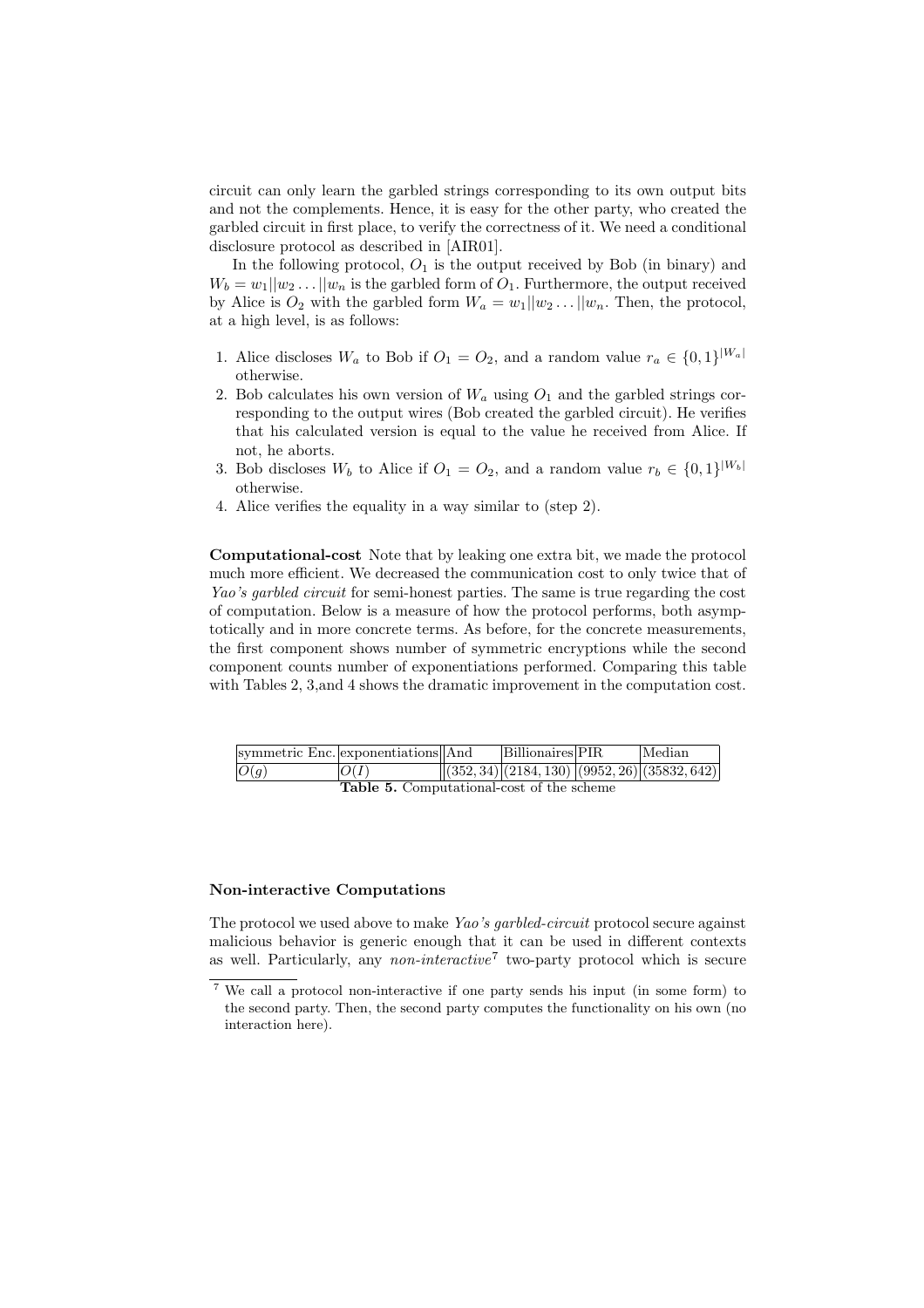against semi-honest adversaries can use our scheme to make the protocol secure against malicious behavior in the 1-leaked model. More generally, any noninteractive two-party protocol that is secure in the semi-honest version of the k-leaked model, can be made secure in the malicious version of  $(k+1)$ -leaked model. It is important to note that step 7 of the protocol should be instantiated appropriately.

# Acknowledgements

We would like to thank David Woodruff and the anonymous reviewers for their helpful suggestions.

## References

- [AFK87] M. Abadi, J. Feigenbaum, and J. Kilian. On hiding information from an oracle. In STOC '87: Proceedings of the nineteenth annual ACM conference on Theory of computing, pages 195–203. ACM Press, 1987. [AIR01] W. Aiello, Y. Ishai, and O. Reingold. Priced oblivious transfer: How to
- sell digital goods. Eurocrypt, 2001.
- [BYCKO93] R. Bar-Yehuda, B. Chor, E. Kushilevitz, and A. Orlitsky. Privacy, additional information, and communication. IEEE Transactions on Information Theory, 1993.
- [Cle89] R. Cleve. Controlled gradual disclosure schemes for random bits and their applications. In CRYPTO '89: Proceedings on Advances in cryptology, pages 573–588. Springer-Verlag, 1989.
- [FNW96] R. Fagin, M. Naor, and P. Winkler. Comparing information without leaking it. Commun. ACM, 39(5):77–85, 1996.
- [GMR89] S. Goldwasser, S. Micali, and C. Rackoff. The knowledge complexity of interactive proof systems. SIAM J. Comput., 18(1):186–208, 1989.
- [GMW86] O. Goldreich, S. Micali, and A. Wigderson. Proofs that yield nothing but their validity or all languages in np have zero-knowledge proofs. Proceedings of of the 27th FOCS, pages 174-187, 1986.
- [GMW87] O. Goldreich, S. Micali, and A. Wigderson. How to play any mental game or a completeness theorem for protocols with honest majority. In proceedings of 19th Annual ACM Symposium on Theory of Computing, pages 218-229, 1987.
- [Gol04] O. Goldreich. Foundations of cryptography volume 2, ch. 7. 2004.
- [GP99] O. Goldreich and E. Petrank. Quantifying knowledge complexity. Computational Complexity, 8:50–98, 1999.
- [lMR83] M. luby, S. Micali, and C. Rackoff. How to simultaneously exchange a secret bit by flipping a symmetrically-biased coin. FOCS, 1983.
- [LP04] Y. Lindell and B. Pinkas. A proof of yao's protocol for secure two-party computation. eprint archive, 2004.
- [MNPS04] D. Malkhi, N. Nisan, B. Pinkas, and Y. Sella. Fairplay– a secure two-party computation system. Proceedings of Usenix security, 2004.
- [Ped91] T. P. Pederson. Non-interactive and information-theoritic secure verifiable secret-sharing. 1991.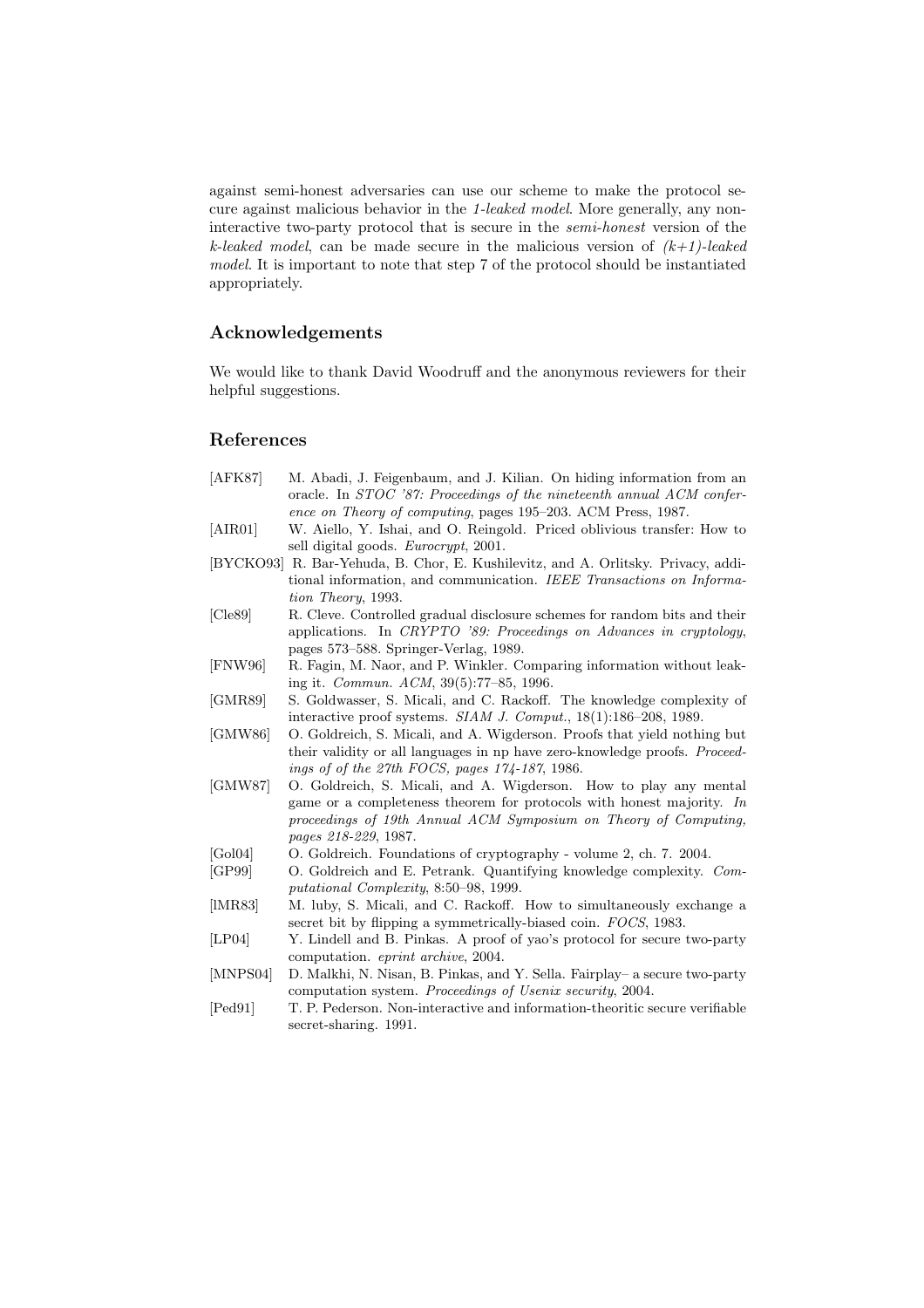| [Pin03] | Benny Pinkas. Fair secure two-party computation. Eurocrypt, LNCS 2656,<br>$Springer-Verlag, pp. 87-105, 2003.$                                              |
|---------|-------------------------------------------------------------------------------------------------------------------------------------------------------------|
| [Rab81] | M. Rabin. How to exchange secrets by oblivious transfer. Technical Report<br>Tech., Memo. TR-81, Aiken Computation Labratory, Harvard University,<br>1981.  |
| [Wood6] | D. Woodruff. unpublished manuscript, 2006.                                                                                                                  |
| [Ya086] | A. C. Yao. How to generate and exchange secrets. In Proceedings of the<br>27th IEEE symposioum on Foundations of Computer science, pages 162-<br>167, 1986. |

# A Proof of Lemma 3

Bob sends  $\frac{m}{2}$  garbled inputs for the  $\frac{m}{2}$  circuits that Alice will evaluate. Lets denote the set of these inputs  $I_B$ , where  $|I_B| = \frac{m}{2}$ . Let L be the largest subset of  $I_B$  with equal inputs, where  $|L| = k$ . In other words, all other subsets of equal inputs have sizes smaller or equal to  $k$ . We want to prove that, with high probability, k is greater than  $\frac{5}{6} \cdot \frac{m}{2} = \frac{5m}{12}$ .

Note that Alice has  $(\frac{m}{2})(\frac{m}{2}-1)/2$  equality-checkers that compare the  $\frac{m}{2}$ inputs with each other. Some of these equality-checkers might be wrong (malicious Bob), and therefore verify the equality of two inputs that are not equal. We call two equality-checkers distinct if they compare the inputs to four different circuits. The next two Claims imply Lemma 3:

*Claim A:* If  $k \leq \frac{5m}{12}$ , at least  $\frac{m}{12}$  of the distinct equality-checkers used by Alice for verification were wrong.

*Claim B*: If Bob sends  $\frac{m}{12}$  wrong distinct equality-checkers to Alice, the probability that they are not detected by Alice, and are used by her to verify that Bob's inputs are the same, is less than  $(1/2)^{\frac{m}{6}}$ .

*Proof of Claim A:* We know that  $|L| = k \leq \frac{5m}{12}$ . We consider the following two case:



Fig. 1. Nodes represent inputs and edges represent equality-checkers